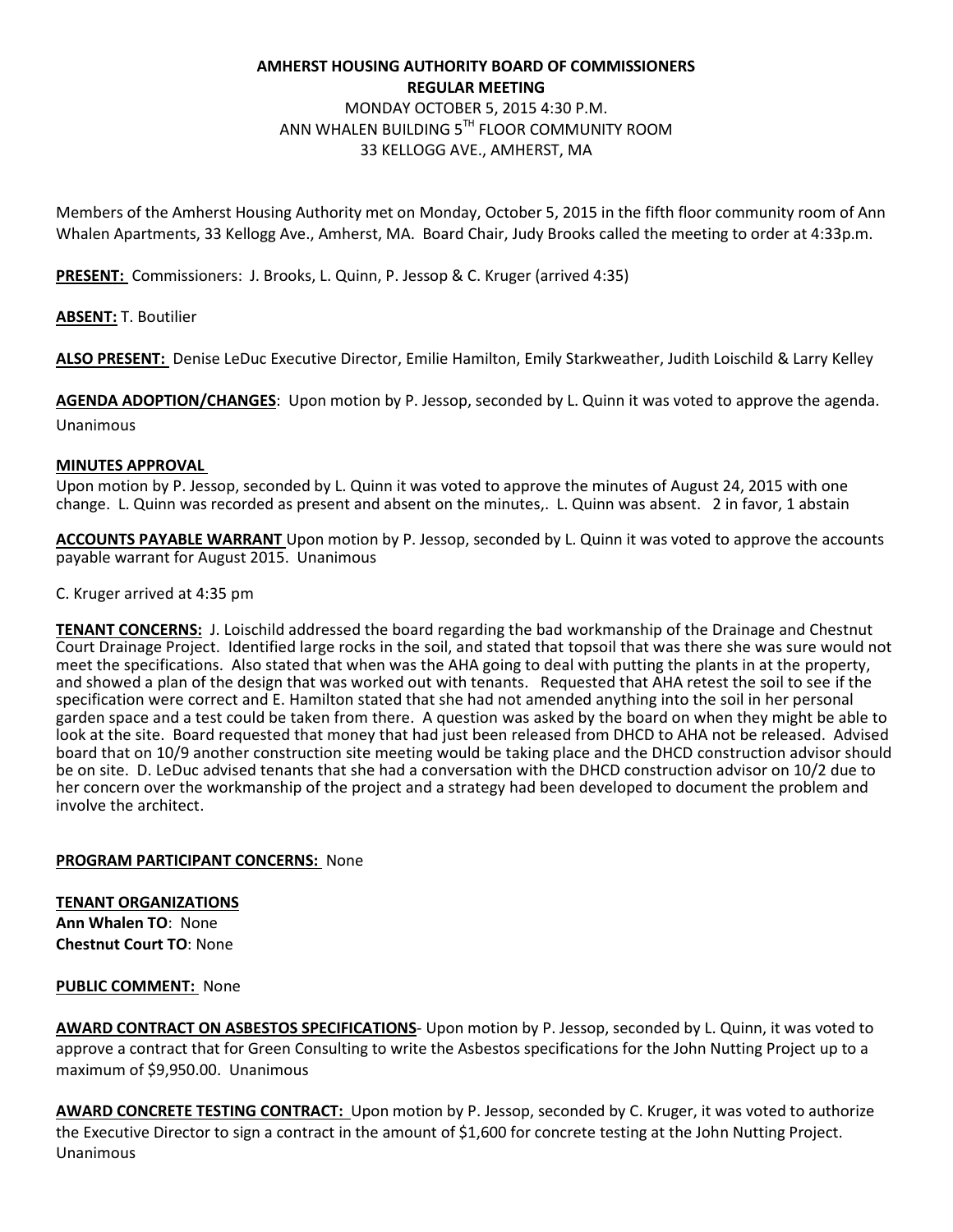**APPROVE CHANGE ORDER FOR SOIL** : Upon motion by P. Jessop, seconded by C. Kruger, it was voted to approve to a change order in the amount of \$816.00 for additional soil to adjust the grade at Chestnut Court. Unanimous

**DISCUSS AND CONSIDER MUSANTE LEGACY:** D. LeDuc advised that there is a fund that was set up in honor of recently passed Town Administrator John Musante, and thought that a portion of the funds from the Schiffer house sale might be appropriate, as the legacy was a capital project. Several members of the board agreed that use of some of the proceeds from the Schiffer House were appropriate for this purpose and tossed around some ideas on items that may be a fixed asset that could be purchased for the Health Center. Upon motion by P. Jessop, seconded by L. Quinn, it was voted to approve the use of some funds from the Schiffer House proceeds towards the Musante Legacy. C. Kruger offered to do some legwork on this by the next meeting. Board members asked to have this item on the next board agenda to discuss and consider a dollar amount. Unanimous

**DISCUSS AND CONSIDER HUD 2016 FMR'S:** D. LeDuc led the board through a series of documents that were in the board packet. The cover document "A guide to the Section 8 Documents in the Board Packet" was the cover document and gave a brief overview of each document and what each meant. Members asked numerous questions regarding the annual funding and the impact that the increase of the FMR and what that meant in terms of HUD funding. D. LeDuc stated that the current and anticipated funding was a guestimate based on past funding experiences (not counting sequestration) and what we might be able to expect for funding into Calendar year 2016. D. LeDuc stated that PHA's would not receive their final funding advice until possibly March 2016. The board asked that this be put back on the next agenda for further discussion.

**DISCUSS AND CONSIDER MONTHLY REPORTS REQUIRED BY BOARD:** D. LeDuc provided the board with a listing of standard monthly reports that are currently being provided to the AHA board and also Other Reports add Special Reports as Requested. Upon motion by C. Kruger, seconded by P. Jessop, it was voted to approve the reports provided to the board with it dated. Unanimous

**REVIEW OF UNIT VACANCIES:** Reviewed the list of unit vacancies, most are being held are being held open for the AW renovations.

**DIRECTORS REPORT:** Just received draft CDBG contract and should have for next meeting, will continue to nudge the HO subcommittee to meet.

### **CHAIR'S REPORT:** None

# **OTHER BUSINESS- NOT ANTICIPATED WITHIN 48 HOUR NOTICE:** None

### **PUBLIC COMMENT**: None

**ADJOURN:** C. Kruger made a motion to adjourn; seconded by L. Quinn, until the next regular meeting of the Board on Monday, October, 26, 2015 at 4:30 in the community room of Ann Whalen Apts., 33 Kellogg Ave., Amherst, MA. Meeting adjourned at 6:04 p.m. Unanimous

### **Materials Distributed**

Agenda for 10/5/15 Minutes- August 24, 2015 August 2015 AP Warrant REAC Score Packet of Section 8 Materials- including: A guide to the Section 8 Documents in Board Packet Calculation of Calendar Year 2015 Renewal Funding